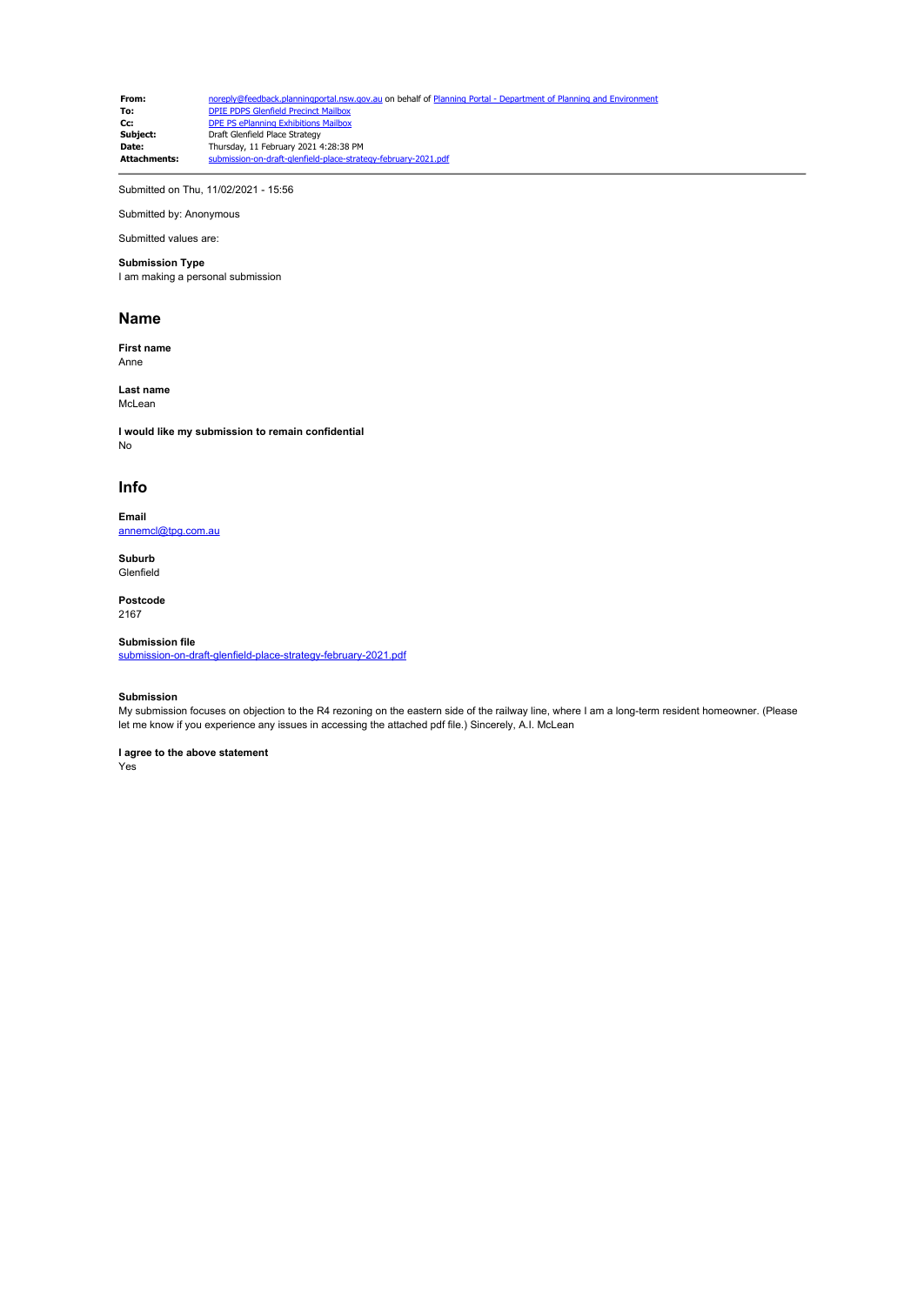## **Submission on Draft Glenfield Place Strategy**

Thank you for the opportunity to comment on the Draft Glenfield Place Strategy and associated documents.

## **Objection to the "high density residential" rezoning east of the railway station**

I strongly object to the proposed "high density residential" (R4) rezoning of current residential areas east of the railway line, allowing for buildings up to 33m high. I am a resident homeowner in the proposed R4 areas. I'd prefer there to be no rezoning, but as that seems improbable I believe that 12-15m should be the absolute maximum height allowed, due to the significant negative effects of taller buildings on resident homeowners, all in single or two-storey houses, who do not wish to move.

Many of these negative effects would be obvious to anyone, and some are mentioned in the draft documents in relation to other areas. For instance, the importance of "…equity of access to sunlight, views and privacy for all residents" (in the North West section description, Draft Strategy p10); "Taller buildings are located closest to the train station and building heights will be limited to 2-3 storeys along the interface with Hurlstone Agricultural High School to minimise their impact" (Draft Strategy p25); and "…undesirable impacts (such as overshadowing, character) to adjoining low-rise predominantly single-detached dwelling housing stock" (Intended Effects p10, in reference to land north of Fawcett St and west of Canterbury Road).

The Draft Strategy describes the character of and provisions for the proposed distinct Glenfield West areas, then moves straight on to the chapter about delivery of the plan. There is no discussion at all on the character of and provisions for the proposed distinct/merging areas on the eastern side. The ramifications for homeowners such as myself are not even mentioned, let alone discussed. This is a major flaw in the strategy.

While some owners will doubtless be interested in selling to developers, especially if they are offered attractive prices, the rest of us will be put in a completely unenviable situation whereby we may well be forced to move and sell anyway (even though there are no compulsory acquisitions proposed). People who don't sell may find themselves firstly, surrounded by all the noise, vibration and general disruption caused by major construction. After that, a rash of 33m apartment buildings will lead to the losses of sunlight, views and privacy alluded to above. Neighbourhood and community connections will also be lost as previous residents leave. Finally, those who hold out the longest may find their properties have become devalued, as only developers, and likely by then a smaller pool of them, will be interested in buying one- or two-storey homes located among too many tall apartment buildings.

There are many reasons why people would not want to move – personal and social, practical and financial. To use my own situation as a case study, I have lived here for over 22 years and it was the last home of my late husband who died in the early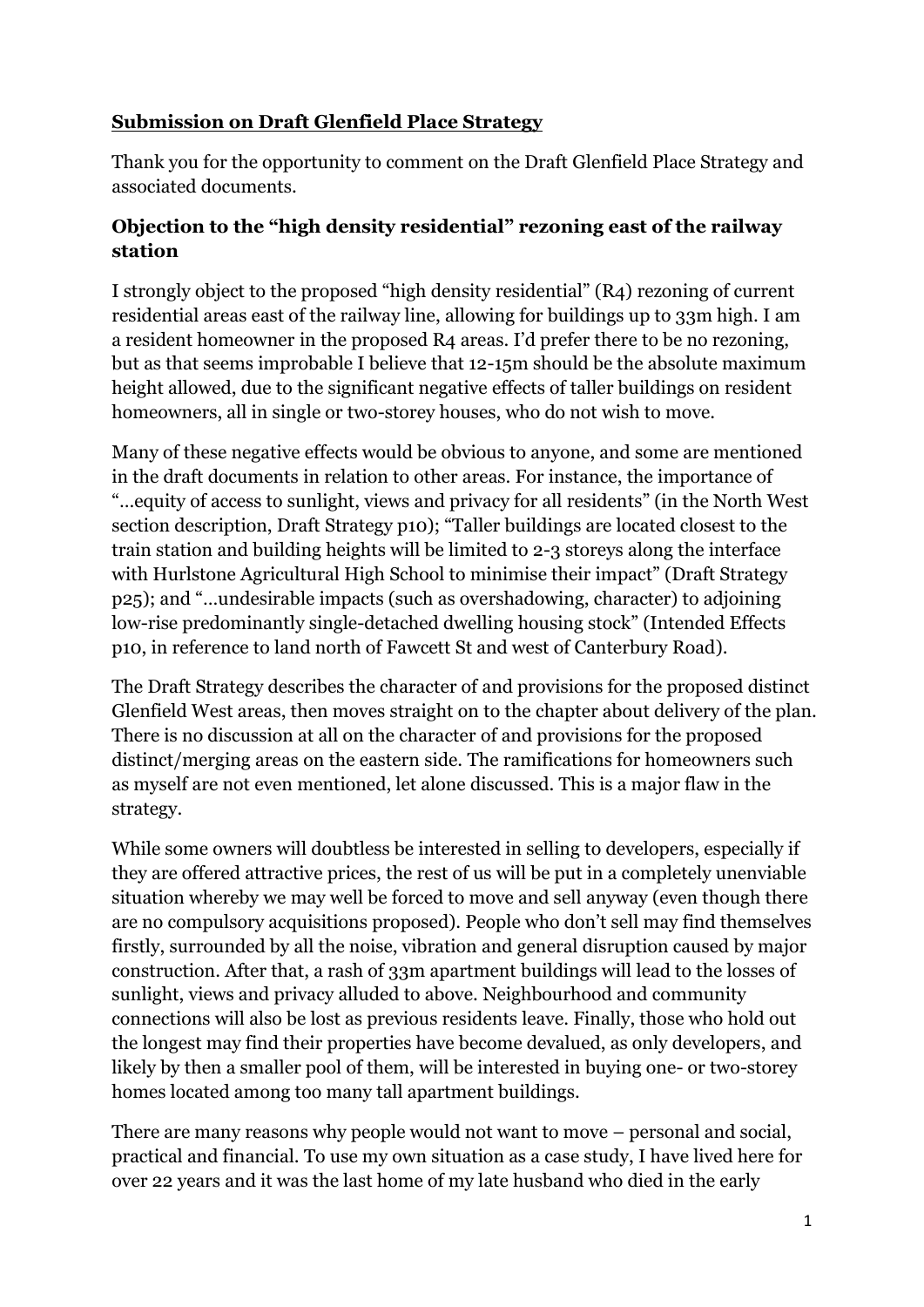2000s. My home is nicely-designed, well-built, has the ideal amount of space and suits me well. In my garden there are mature trees and shrubs. Many birds visit. There are hundreds of small lizards, some frogs, bees and spiders, skinks and occasionally one or two blue-tongues. I am attached to my home and garden.

Some people have had their homes built or extended, or undertaken substantial renovations, just in the past year or two. Others have put a lot of time, effort and love into their gardens. Leaving because you choose to is one thing, but being forced to go is something else entirely.

I have great neighbours, one of whom looks after my house, garden and pets while I'm away (and I look after her garden when she is away), and people I regularly chat to in the relevant streets. I have been taking pets to the same veterinary practice since we moved here. I consult health practitioners whom I trust, without having to travel too far. Additionally, I have found excellent local tradesmen who do work here. It takes quite some time to find the best people. (If I left I would probably not buy in this area or even this region as it'd be too distressing to see my place gone.)

The convenience of having the station within walking distance, along with a few useful shops, was a reason for buying in this location originally. It is a bonus being able to walk around there, get on a train and go into town or to the airport. How ironical that this advantage now becomes the opposite for those who saw the value earliest.

Features of people's homes which would usually add sale value will be meaningless if the properties are bought by developers. My house has high ceilings and beautifully veneered doors, cupboards and skirting boards. Big windows and glass doors provide attractive garden views. There is an extra-large room at the back which I use as storage for my late husband's artworks (those that don't fit on the walls) among other items. In other circumstances that room would be seen as a granny flat opportunity.

Similarly, financial investments homeowners have made would not be reflected in the selling price if the buyer is a developer. In the last year I have spent a fair amount on a new air conditioning system, chandeliers and bathroom vanity.

Some retro features and tailored installations would not be possible, or not easy, or expensive, to replicate anywhere else. A decade ago I had an outdoor cat enclosure tailored for the house. It is connected through a window (with bars installed on the window so it can remain always open).

This year I was planning to have solar panels put in, but I am now not sure about it as if I am forced to sell, and to developers, the investment will never pay for itself. With the vision for the new Glenfield a longer-term one, it may be that initial work will focus on the western side of the railway. However, I have already received letters from a developer and a development sales facilitation company. I think homeowners' property enhancement plans will need to be put on hold, which is frustrating to say the least.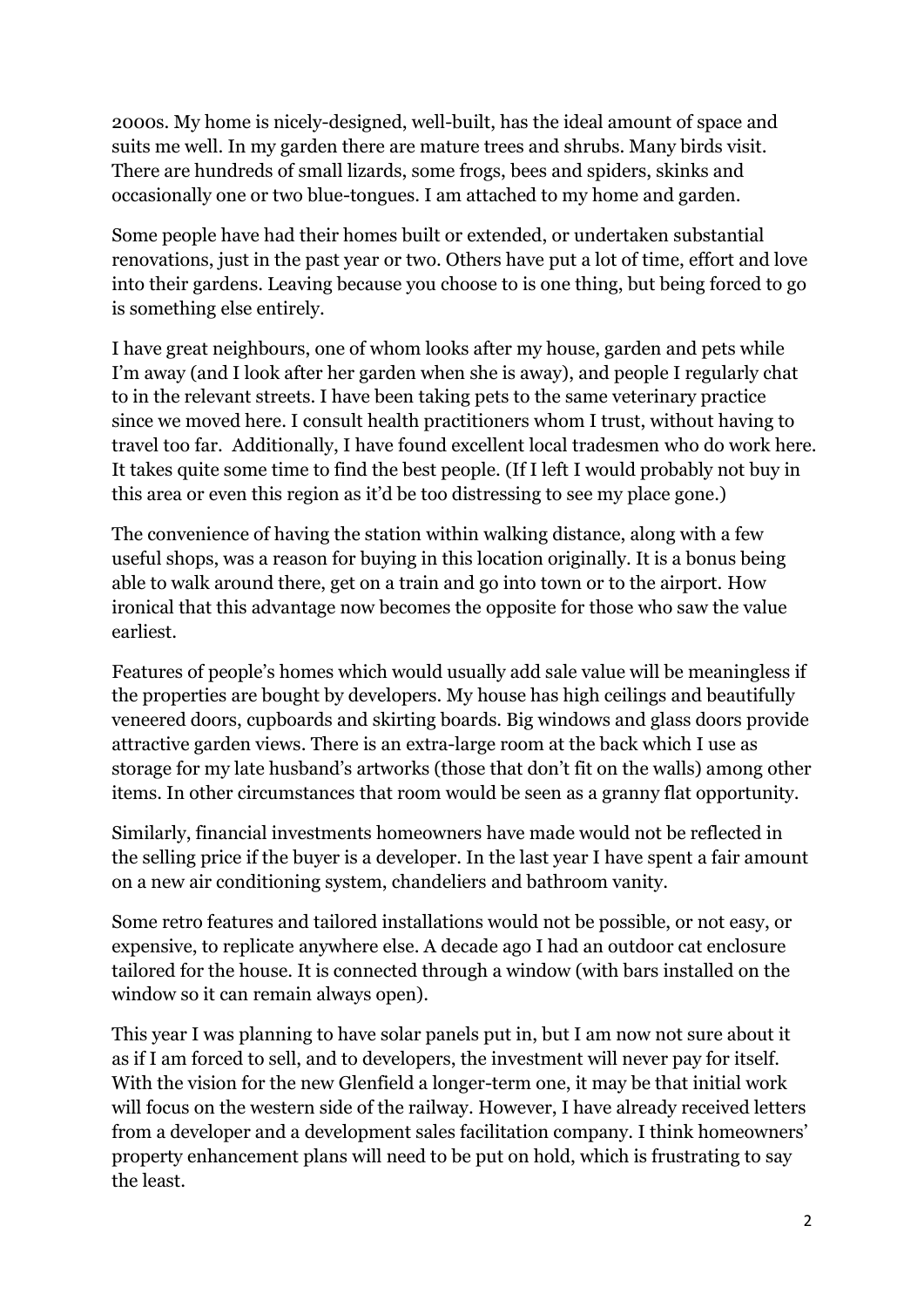I definitely didn't expect to have to deal with the stresses of finding and acquiring another home, along with the disruption and hassle of moving house, for many years, if at all. I thought that the property would grow in value to benefit my heirs.

While I have used examples specific to my situation, I believe the considerations for many other affected homeowners will be broadly similar, especially in regard to love for their homes; appreciation of location, neighbours and community amenity; and the expectation that they would not have to sell unless they wanted to, and if they did, they would get a price reflective of original features as well as the enhancements they'd invested in.

Everyone I have spoken to so far believes this rezoning will destroy much of what we hold dear about our current situations and streetscapes. Some of the affected streets have very mature trees which are valuable for their beauty and contribution to cooling and neighbourhood ecology. Trees, shrubs and other plants have never been more important. People are upset about the trees that were removed in Moorebank Avenue, Holsworthy and how ugly the treeless landscape there now looks.

It is completely unfair to subject so many people (who are in no way at fault!) to such disruption, uncertainty, risk of loss, worry and stress – just so developers can make more money and people, most of whom don't currently live in Glenfield, can reside near the station.

With the current pandemic, thousands of public and private employees as well as small business operators have begun working from home or increased the frequency with which they do so. Some companies, departments and businesses intend that this will continue indefinitely. So does the plan to have thousands near a railway station really need to be prioritised at current residents' expense? Will people even want to live in tall apartment buildings when in the same area, a bit further away, they could have so much more space?

The opportunity to build higher apartment buildings on the western side of the railway line should suffice. There is no need to also build them on the eastern side, and given the issues such building would cause, that part of the strategy should be abandoned.

## **Railway Parade and the mixed-use area east of the station**

I do see advantages in the proposed mix with new shops, cafes and offices etc, but the even taller buildings proposed for Hosking Crescent, along with the possible acquisition of current home sites for a park, clearly have similar or worse negative impacts as those outlined above, for the resident home owners there who wish to stay.

# **Cambridge Avenue upgrade**

It's been obvious for years a solution was needed for the paucity of exit roads to the north of the suburb, with Cambridge Avenue regularly unusable due to flooding,